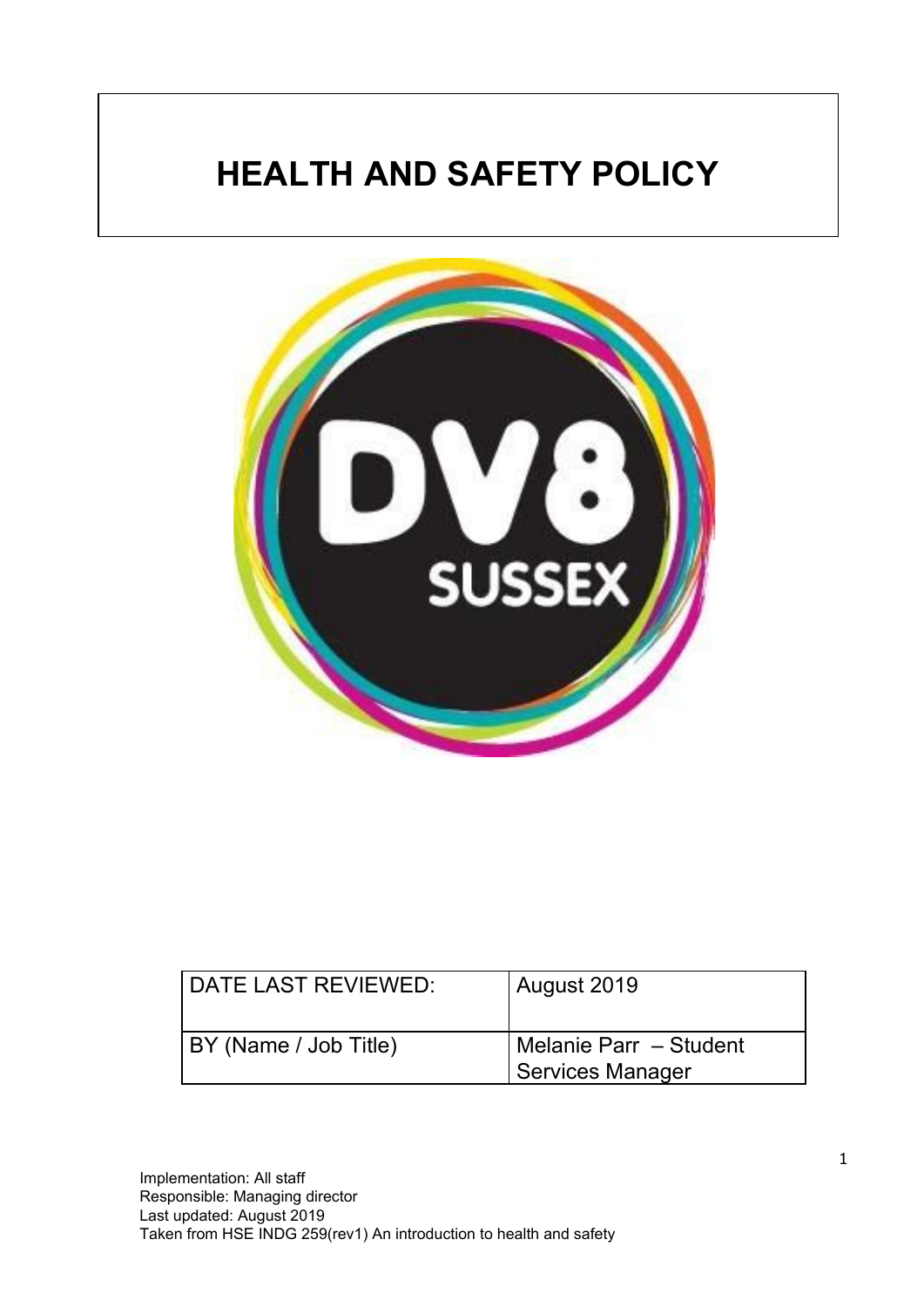Relevant legislation: **Health and Safety at Work Act 1974** Written in line with Health and Safety Executive guidance.

#### **Introduction**

Dv8 Sussex provides high quality work based training in the creative industries for young people.

This training should prepare learners for the realities of the work place and use the creative careers that attract disenfranchised young people as a vehicle to re-engage them in learning and to improve educational achievement, basic and key skills and their own confidence and motivation.

#### **1. Our statement of general policy is:**

- 1.1 To provide adequate control of the health and safety risks arising from our work activities
- 1.2 To consult with our employees on matters affecting their health and safety
- 1.3 To provide and maintain safe premises and equipment
- 1.4 To ensure safe handling and use of substances
- 1.5 To provide information, instruction and supervision for workers
- 1.6 To ensure all workers are competent to do their tasks and to give them adequate training
- 1.7 To prevent accidents and work related ill health
- 1.8 To maintain safe and health working conditions
- 1.9 To review and revise this policy as necessary at regular intervals

#### **2. All employees must:**

- 2.1 co-operate with supervisors and managers on health and safety matters
- 2.2 not interfere with anything provided to safeguard their health and safety
- 2.3 take reasonable care of their own health and safety
- 2.4 report all health and safety concerns to an appropriate person (as detailed in this

#### **3. Health and safety risks arising from Dv8 activities**

- 3.1 Risk assessment will be undertaken by the relevant Centre Manager/ Head of Student Support or Curriculum Area Lead.
- 3.2 The findings of the risk assessment will be reported to all relevant staff
- 3.3 Action required to remove / control risks will be approved by the relevant centre Manager
- 3.4 The relevant Manager will be responsible for ensuring the action required is implemented and will check that the implemented actions have removed / reduced the risk
- 3.5 Our assessments will be reviewed every 12 months or when the work activity changes, whichever is soonest.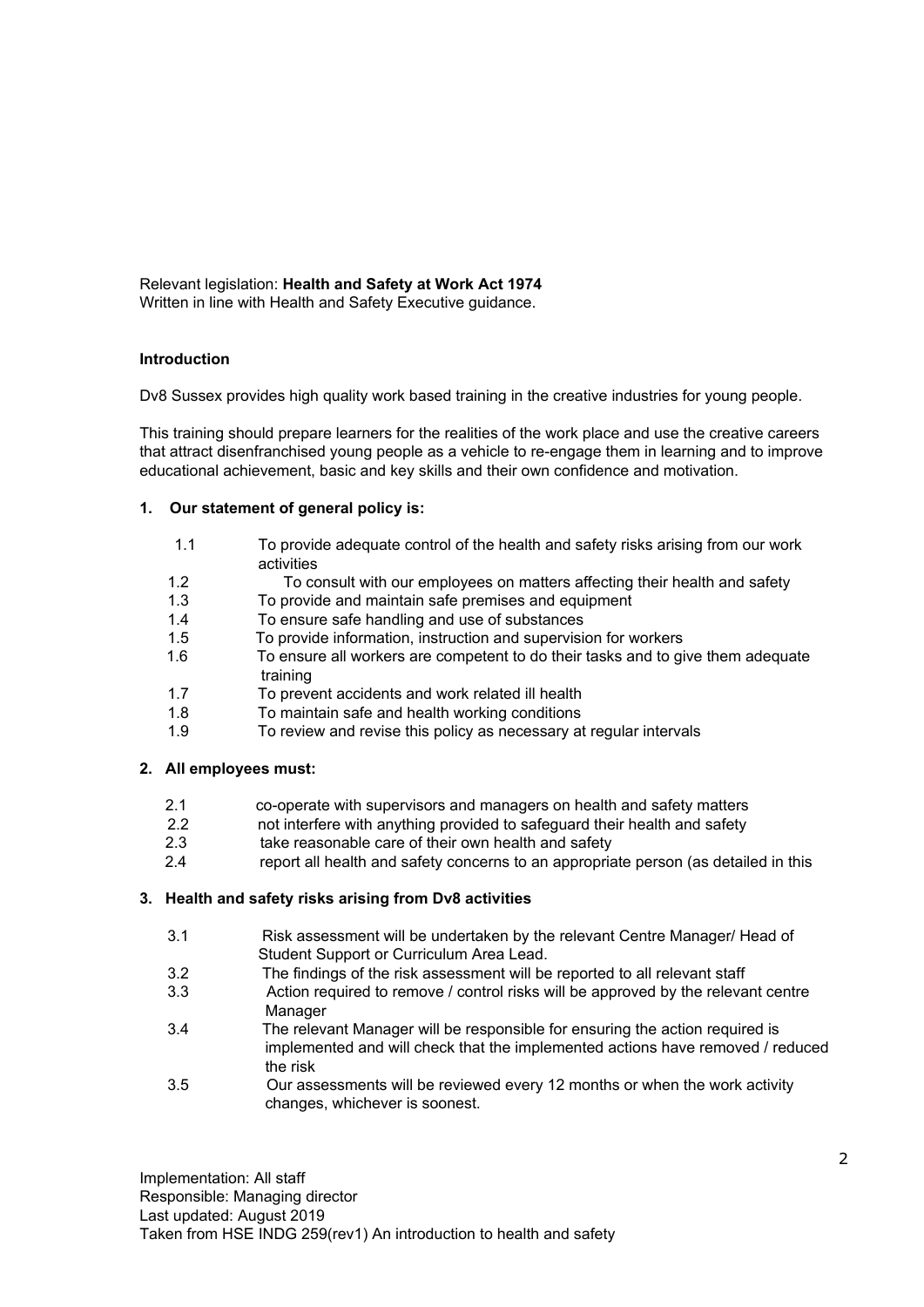# **4. Health and safety risks arising from work experience placement activities**

- 4.1 Self assessments will be requested for all work placements prior to the experience commencing.
- 4.2 Our assessments will be reviewed every 24 months or when the work activity changes, whichever is soonest

# **5. Health & Safety in classrooms and shared areas**

- 5.1 Every member of staff is responsible for Health & Safety within any Dv8 Sussex centre that they use: includes common areas as well as teaching spaces and you have a duty to report any hazards/risks to the Centre Team.
- 5.2 A whole centre risk assessment is in place, with which all staff have a responsibility to be familiar with
- 5.3 There is a mandatory Health & Safety Questionnaire which all students should complete during their induction.
- 5.4 All staff have a responsibility to minimise risks and hazards during any teaching, learning, assessment, enrichment or break-time activity and where risks can't be eliminated, control measures should be put in place and monitored in collaboration with the Senior Management Team.
- 5.5 Please do not put yourself or others at risk by working with hazardous substances, working at height, manual handling, using work equipment, undertaking any construction/demolition work without first having a risk assessment signed-off by a member of the Senior Management Team.
- 5.6 Teaching staff must always induct students on proper and safe use of specialist or hazardous equipment, and to not do so will be considered an act of negligence or gross misconduct.

## **6. Safe premises and equipment**

- 6.1 The relevant Centre Manager will be responsible for:
- Ensuring effective maintenance procedures are drawn up
- Identifying all premises / equipment needing maintenance
- Ensuring that all identified maintenance is implemented
- Any problems found with premises / equipment should be reported to The relevant Centre Manager
- The relevant Centre Manager will check that new premises and equipment meets health and safety standards before it is purchased

## 7. **The relevant Centre Manager will be responsible for:**

- o Identifying all substances, which need a COSHH assessment
- o Undertaking COSHH assessment
- o Ensuring that all actions identified in the assessments are implemented
- o Checking that new substances can be used safely before they are purchased
- o Ensuring that all relevant workers are informed about the COSHH assessments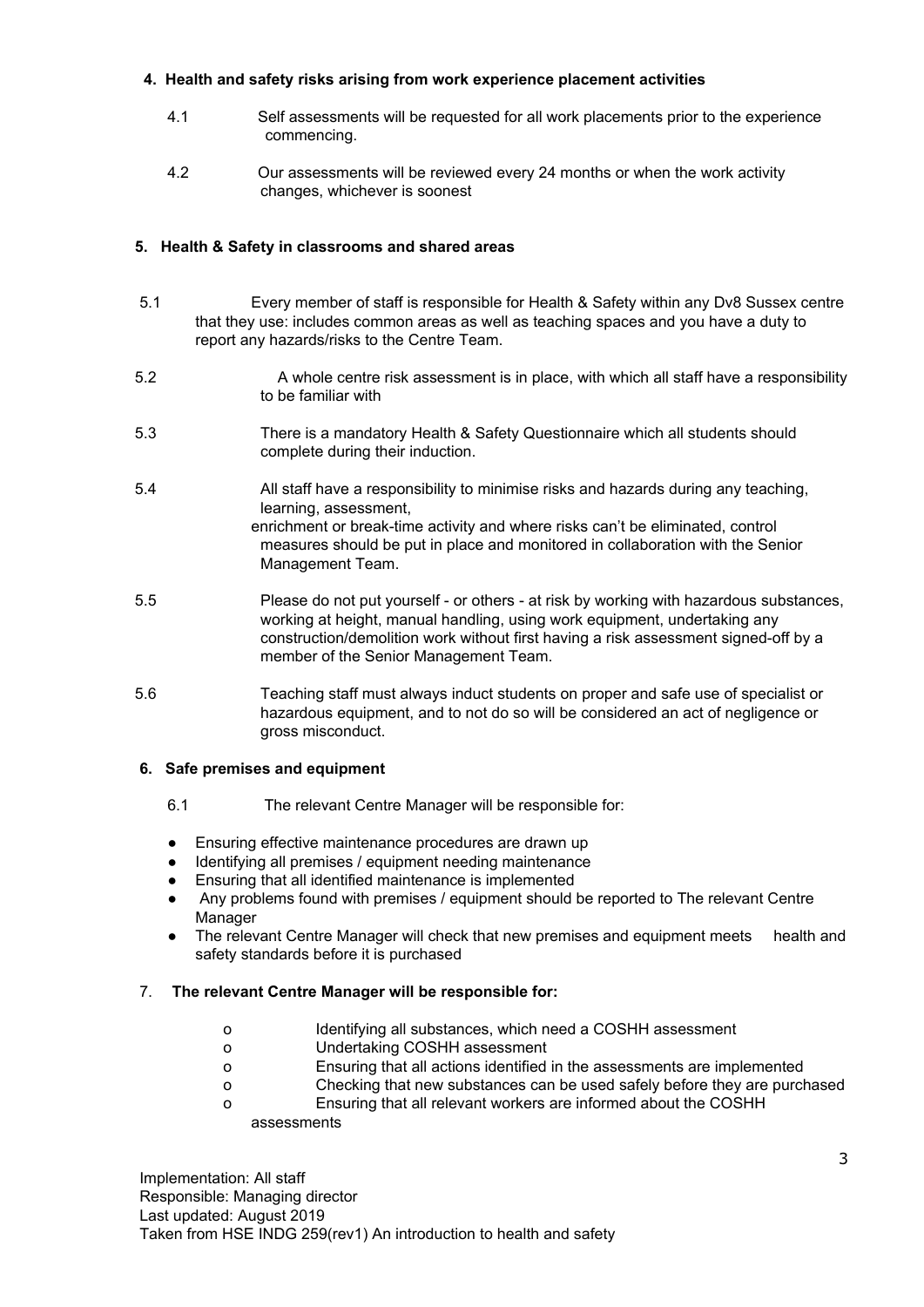o Assessments will be reviewed every 24 months or when the work activity changes, whichever is soonest

## **8. Information, instruction and supervision**

- 8.1 The health and safety law poster is displayed in a publicly viewable place in the relevant Dv8 Centre
- 8.2 Health and safety advice, leaflets and other information is available from The relevant Centre Manager.
- 8.3 Supervision of learners will be arranged / undertaken by the relevant Centre Manager/ Head of Teaching, Learning and Assessment/ Curriculum Area Leads.
- 8.4 The relevant Centre Manager is responsible for making sure that our employees working at other locations under the control of other employees are given relevant health and safety information.

# **9. Competency for tasks and training**

- 9.1 Induction training in all aspects of Health and Safety for all new employees will be provided
- 9.2 Job specific training will be provided if deemed necessary
- 9.3 Training records will kept in the confidential HR records at the relevant Dv8 centre
- 9.4 Training will be identified, arranged and monitored yearly through PDR and staff questionnaires.

# **10. Accidents first aid and work related ill health**

10.1 Health surveillance is required for workers doing the following jobs.

| Teaching   |
|------------|
| Admin      |
| Management |
| Support    |

- 10.2 Health surveillance will be arranged by the relevant Centre Manager for management staff, tutors and support staff at each centre and the records kept at the relevant Dv8 Centre.
- 10.3 The first aid box(es) are kept at each Dv8 delivery centre and are restocked by the relevant Centre Manager
- 10.4 Each Dv8 delivery centre will have at least 2 registered First Aiders, who will be signposted and can be contacted via the relevant Centre Manager
- 10.5 All accidents and cases of work related to ill health are to be recorded in the accident book.
- 10.6 A separate accident book is kept at each Dv8 delivery centre.
- 10.7 The relevant Centre Manager is responsible for reporting accidents, diseases and dangerous occurrences to the Dv8 Managing Director.
- 10.8 Under no circumstances are staff to administer or give out prescribed or un-prescribed medication to students. We are also not able to store medication for students. Should storage be requested to by a student or parent/ carer, a full risk assessment will have to be carried out and training given by a medical professional.

## **Contact Numbers for advice and reporting of all dangerous occurrences are:**

- **Telephone:** 0845 3009923
- **By Fax:** 0845 3009924